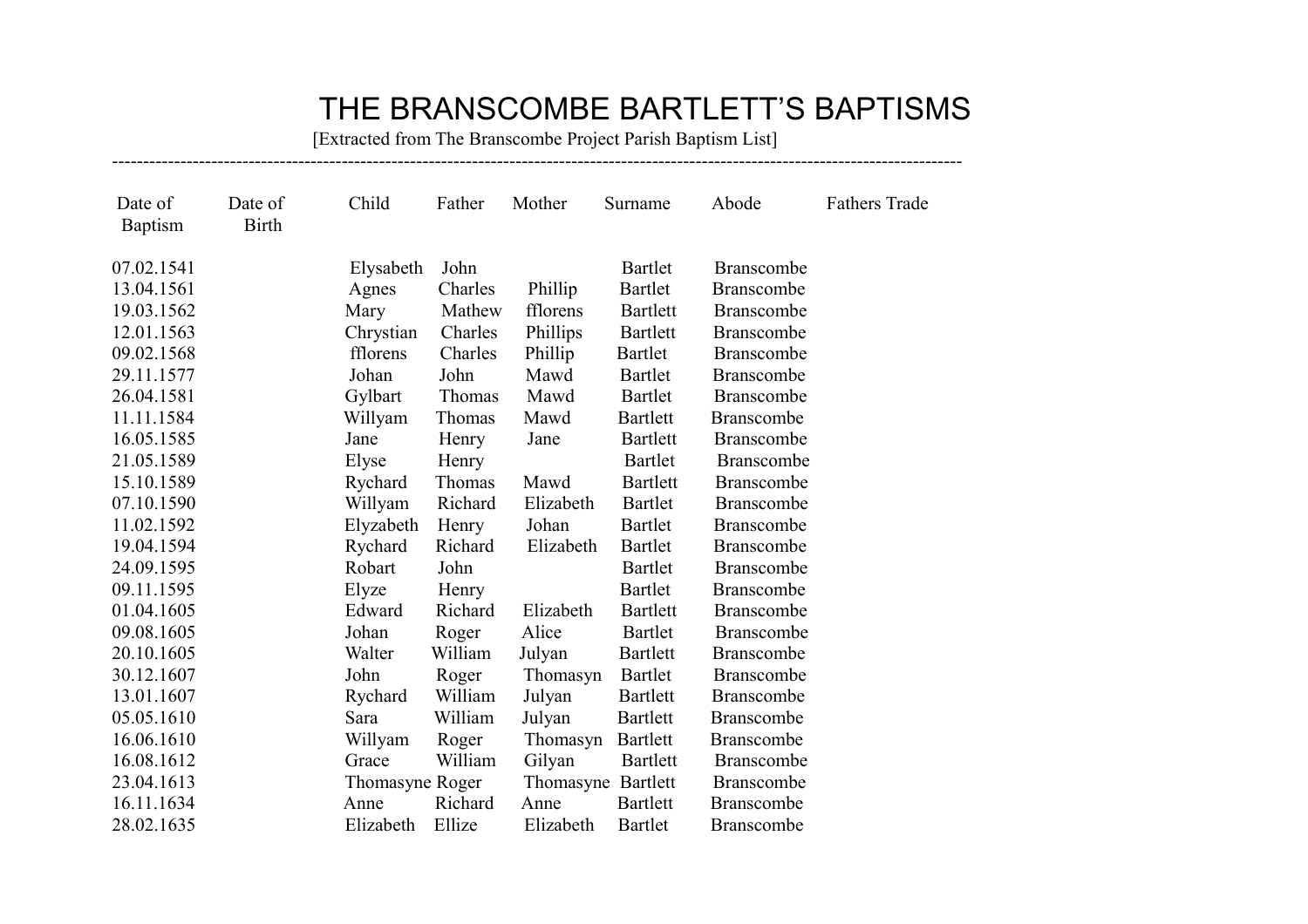| 28.02.1635 |            | Agnes           | Richard | Anne      | <b>Bartlet</b>  | <b>Branscombe</b> |
|------------|------------|-----------------|---------|-----------|-----------------|-------------------|
| 28.05.1638 |            | Elizabeth       | Richard | Ann       | <b>Bartlet</b>  | <b>Branscombe</b> |
| 10.06.1638 |            | Anna            | William | Johanna   | <b>Bartlet</b>  | <b>Branscombe</b> |
| 07.10.1638 |            | Jane            | Ellys   | Elizabeth | <b>Bartlet</b>  | <b>Branscombe</b> |
| 04.07.1640 |            | Ellys           | Ellys   | Margaret  | <b>Bartlett</b> | <b>Branscombe</b> |
| 07.03.1640 |            | William         | Richard | Ann       | <b>Bartlet</b>  | Branscombe        |
| 03.06.1641 |            | William         | William | Johanna   | <b>Bartlet</b>  | <b>Branscombe</b> |
| 19.09.1641 |            | Mary            | Gregory | Mary      | <b>Bartlet</b>  | <b>Branscombe</b> |
| 26.05.1642 |            | Peter           | Ellys   | Elizbeth  | Bartlet         | Branscombe        |
| 31.01.1642 |            | Katherine Ellys |         | Mary      | <b>Bartlet</b>  | <b>Branscombe</b> |
| 21.01.1643 |            | John            | Richard | Ann       | <b>Bartlet</b>  | <b>Branscombe</b> |
| 21.01.1643 |            | Johanna         | William | Johanna   | <b>Bartlet</b>  | <b>Branscombe</b> |
| 29.11.1644 |            | Mary            | Gregory | Mary      | <b>Bartlett</b> | <b>Branscombe</b> |
| 29.12.1644 |            | Mathew          | Ellis   | Elizabeth | <b>Bartlett</b> | Branscombe        |
| 22.03.1645 |            | Henry           | Edward  | Margerett | <b>Bartlett</b> | Branscombe        |
| 30.08.1646 |            | Idah            | Gregory | Mary      | <b>Bartlett</b> | <b>Branscombe</b> |
| 20.11.1646 |            | Paul            | William | Johan     | <b>Bartlett</b> | <b>Branscombe</b> |
| 28.12.1647 |            | Sarah           | Edward  | Sarah     | <b>Bartlett</b> | <b>Branscombe</b> |
| 25.09.1648 |            | John            | Ellis   | Mary      | <b>Bartlett</b> | <b>Branscombe</b> |
| 06.12.1648 |            | Ellis           | Edward  | Margerett | <b>Bartlett</b> | <b>Branscombe</b> |
| 21.10.1649 |            | Nicholas        | Gregory | Mary      | <b>Bartlett</b> | Branscombe        |
| 09.01.1649 |            | William         | Ellis   | Mary      | <b>Bartlett</b> | <b>Branscombe</b> |
| 21.10.1652 |            | Mary            | Ellis   | Mary      | <b>Bartlett</b> | <b>Branscombe</b> |
| ??.??.1653 |            | Elizabeth       | Edward  | Sarah     | <b>Bartlett</b> | <b>Branscombe</b> |
|            | 15.05.1654 | Roger           | Edward  | Margaret  | <b>Bartlet</b>  | <b>Branscombe</b> |
|            | 19.01.1654 | Anna            | Elizeus | Mary      | <b>Bartlet</b>  | <b>Branscombe</b> |
|            | 05.02.1655 | Roger           | Gregory | Mary      | <b>Bartlet</b>  | <b>Branscombe</b> |
|            | 15.09.1656 | Elizabeth       | Edward  | Margaret  | <b>Bartlet</b>  | <b>Branscombe</b> |
| 12.04.1656 | 26.03.1656 | Mathew          | Ellis   | Mary      | <b>Bartlett</b> | <b>Branscombe</b> |
| 19.03.1658 | 07.03.1658 | Richard         | Edward  | Sarah     | <b>Bartlett</b> | <b>Branscombe</b> |
| 26.12.1659 | 20.11.1659 | Rebecka         | Gregory | Mary      | <b>Bartlet</b>  | <b>Branscombe</b> |
| 04.03.1659 | 20.01.1659 | Moses           | Moses   | Mary      | <b>Bartlett</b> | Branscombe        |
| 26.05.1660 | 10.05.1660 | Susanna         | Ellis   | Mary      | <b>Bartlett</b> | <b>Branscombe</b> |
| 26.05.1660 | 10.05.1660 | Prudence        | Ellis   | Mary      | <b>Bartlett</b> | <b>Branscombe</b> |
| 07.09.1662 |            | Ellis           | Ellis   | Mary      | <b>Bartlett</b> | <b>Branscombe</b> |
|            |            |                 |         |           |                 |                   |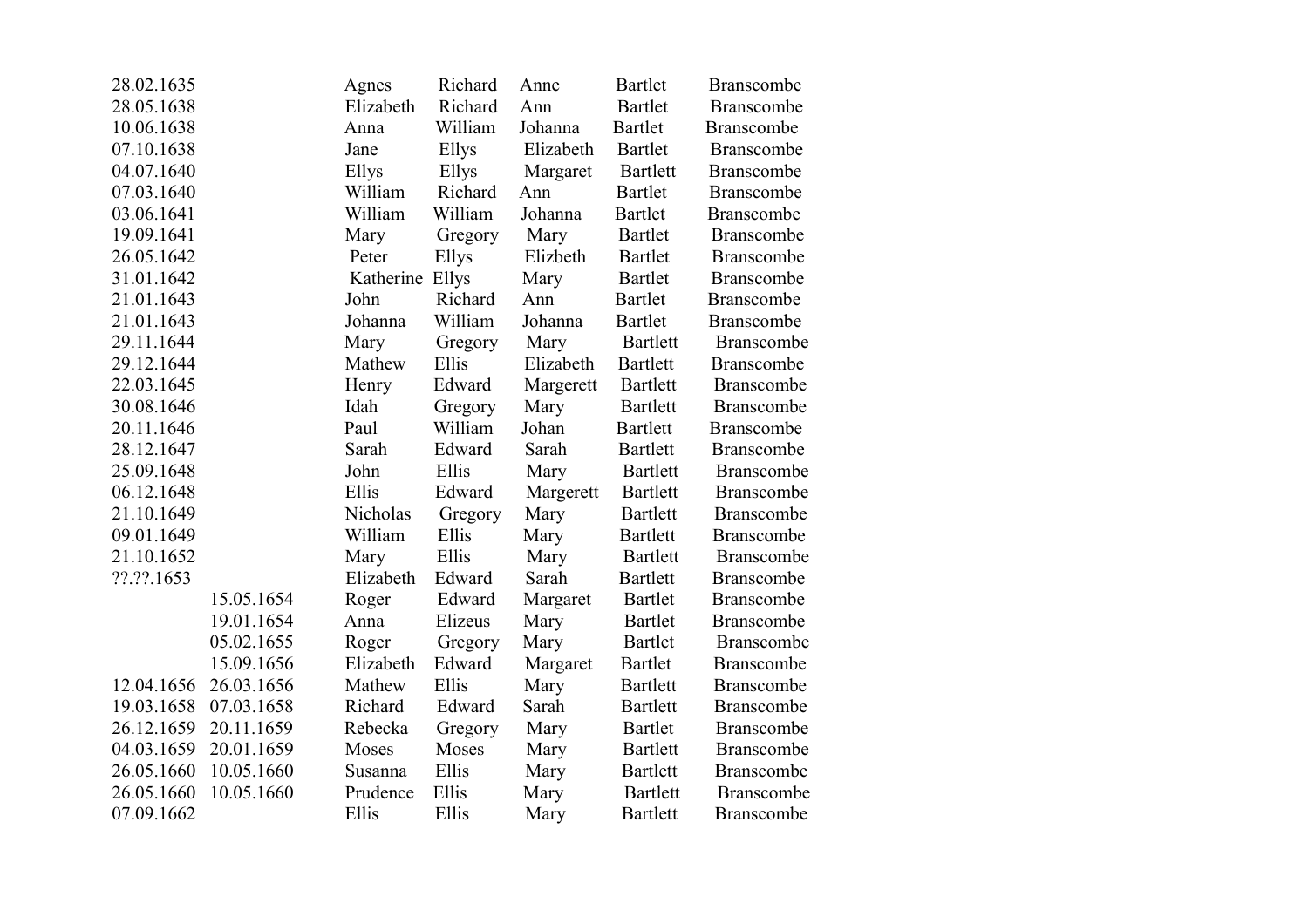| 22.02.1663 |            | John           | Moysses             | Mary     | <b>Bartlet</b>   | <b>Branscombe</b> |
|------------|------------|----------------|---------------------|----------|------------------|-------------------|
| 25.10.1665 |            | William        | Ellis               | Mary     | <b>Bartlett</b>  | <b>Branscombe</b> |
| 15.09.1667 |            | Mary           | Moses               | Mary     | <b>Bartlett</b>  | <b>Branscombe</b> |
| 10.10.1669 |            | James          | Elles               | Mary     | <b>Bartlet</b>   | Branscombe        |
| 24.05.1671 |            | Samuel         | Moses               | Mary     | <b>Bartlett</b>  | Branscombe        |
| 16.08.1672 |            | Mathew         | Ellis               | Mary     | <b>Bartlett</b>  | <b>Branscombe</b> |
| 08.04.1673 |            | William        | William             | Redigan  | <b>Bartlet</b>   | <b>Branscombe</b> |
| 01.08.1673 |            | Mary           | Paul                | Johan    | <b>Bartlet</b>   | <b>Branscombe</b> |
| 09.06.1674 |            | Elizabeth      | William             | Mary     | <b>Bartlet</b>   | <b>Branscombe</b> |
| 05.04.1675 |            | Paull          | Paull               | Johan    | <b>Bartlet</b>   | <b>Branscombe</b> |
| 19.01.1675 | 06.03.1673 | Martha         | Moses               | Mary     | <b>Bartlett</b>  | <b>Branscombe</b> |
| 29.05.1676 |            | Sarah          | William             | Raddigon | <b>Barttlett</b> | <b>Branscombe</b> |
| 01.10.1676 |            | John           | William             | Jane     | <b>Bartlett</b>  | <b>Branscombe</b> |
| 08.05.1677 |            | John           | Palle               | Jane     | <b>Bartlet</b>   | <b>Branscombe</b> |
| 01.06.1677 |            | Mary           | Thomas              | Mare     | <b>Bartlet</b>   | Branscombe        |
| 18.08.1677 |            | Prudanc        | Thomas              | Mary     | <b>Bartlet</b>   | <b>Branscombe</b> |
| 25.05.1678 |            |                | Melchisedecke Moses | Mary     | <b>Bartlet</b>   | Branscombe        |
| 20.06.1678 |            | Hanna          | Peter               | Hanna    | <b>Bartled</b>   | <b>Branscombe</b> |
| 06.10.1678 |            | Hana           | Thomas              | Mary     | <b>Bartlet</b>   | Branscombe        |
| 27.07.1678 |            |                | Ellise              | Edith    | <b>Bartlet</b>   | <b>Branscombe</b> |
| 27.11.1678 |            | William        | William             | Jone     | <b>Bartlet</b>   | <b>Branscombe</b> |
| 08.05.1679 |            | Mary           | William             | Radigan  | <b>Bartlett</b>  | Branscombe        |
| 04.07.1679 |            | Hanna          | Moses               | Mary     | <b>Bartlett</b>  | <b>Branscombe</b> |
| 22.10.1679 |            | Ellis          | Ellis               | Edith    | <b>Bartlett</b>  | <b>Branscombe</b> |
| 28.11.1679 |            | Thomas         | Pall                | Jone     | <b>Bartlett</b>  | <b>Branscombe</b> |
| 04.02.1679 |            | Nathaniell     | Nicholas            | Hanah    | <b>Bartlett</b>  | Branscombe        |
| 04.02.1679 |            | Elizabeth      | Thomas              | Mary     | <b>Bartlett</b>  | Branscombe        |
| 18.11.1680 |            | Mary           | William             | Jone     | <b>Bartlett</b>  | <b>Branscombe</b> |
| 27.01.1680 |            | Edmon          | Thomas              | Mary     | <b>Bartlett</b>  | <b>Branscombe</b> |
| 09.02.1680 |            | John           | Thomas              | Mary     | <b>Bartlett</b>  | <b>Branscombe</b> |
| 19.01.1681 |            | Mary           | Thomas              | Mary     | <b>Bartlett</b>  | Branscombe        |
| 26.02.1681 |            | John           | Necholas            | Hanah    | <b>Bartlett</b>  | <b>Branscombe</b> |
| 07.09.1682 |            | Katherine      | Ellis               | Edith    | <b>Bartlett</b>  | Branscombe        |
| 02.02.1682 |            | Rechard        | William             | Rodegan  | <b>Bartlett</b>  | <b>Branscombe</b> |
| 12.08.1683 |            | Seusannah Paul |                     | Joane    | <b>Bartlett</b>  | <b>Branscombe</b> |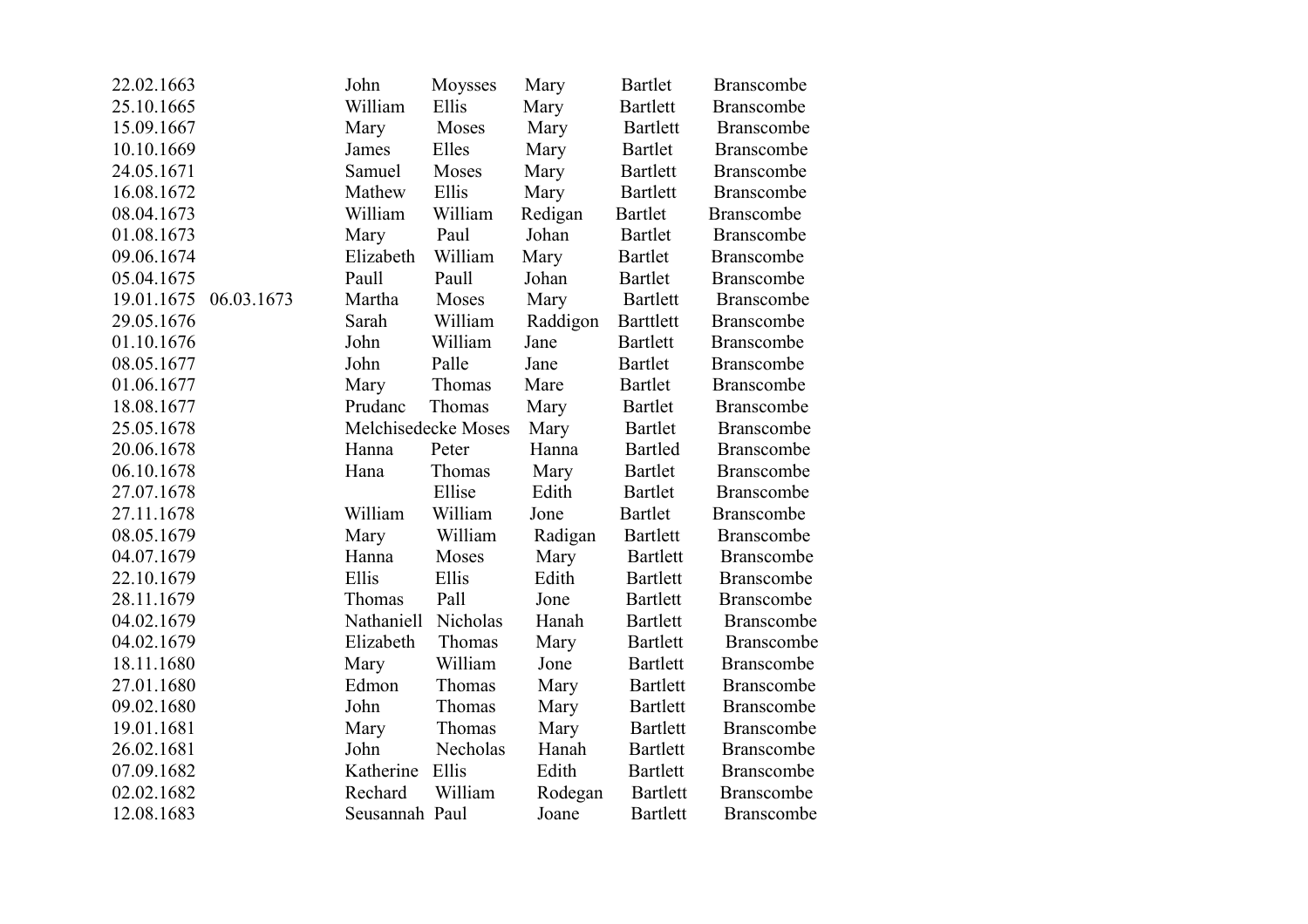| 03.06.1683 |            | Malachi   | Moses    | Mary     | <b>Bartlet</b>  | <b>Branscombe</b> |
|------------|------------|-----------|----------|----------|-----------------|-------------------|
| 16.08.1683 |            | William   | William  | Joan     | <b>Bartlet</b>  | <b>Branscombe</b> |
| 05.11.1683 |            | Sarah     | Richard  | Mary     | <b>Bartlett</b> | Branscombe        |
| 04.12.1683 |            | Mathew    | Thomas   | Mary     | <b>Bartlett</b> | <b>Branscombe</b> |
| 14.12.1684 |            | Thomas    | Thomas   | Margreat | <b>Bartlet</b>  | Branscombe        |
| 24.05.1685 |            | Samuell   | William  | Redigan  | <b>Bartlet</b>  | <b>Branscombe</b> |
| 14.07.1685 |            | Dorothy   | Ellis    | Eddith   | <b>Bartlet</b>  | <b>Branscombe</b> |
| 01.09.1685 |            | Elis      | Nicholas | Hanah    | <b>Bartlett</b> | <b>Branscombe</b> |
| 19.03.1685 |            | Mary      | Paull    | Johan    | <b>Bartlett</b> | <b>Branscombe</b> |
| 03.10.1686 |            | Margett   | Thomas   | Mary     | <b>Bartlet</b>  | <b>Branscombe</b> |
| 30.09.1687 |            | John      | Rogar    | An       | <b>Bartlett</b> | <b>Branscombe</b> |
| 06.01.1687 |            | Margaret  | Thomas   | Margaret | <b>Bartlet</b>  | <b>Branscombe</b> |
| 19.01.1687 |            | William   | Richard  | Mary     | <b>Bartlet</b>  | <b>Branscombe</b> |
| 09.08.1688 |            | Samuell   | Ellis    | Edeth    | <b>Bartlet</b>  | <b>Branscombe</b> |
| 23.01.1688 |            | Mary      | Thomas   | Mary     | <b>Bartlet</b>  | <b>Branscombe</b> |
| 18.05.1689 |            | Roger     | Nickolas | Hannah   | <b>Bartlet</b>  | <b>Branscombe</b> |
| 06.06.1689 |            | Samuel    | Rogar    | An       | <b>Bartlet</b>  | <b>Branscombe</b> |
| 08.06.1690 |            | John      | Thomas   | Margreat | <b>Bartlett</b> | <b>Branscombe</b> |
| 07.09.1690 |            | Rachell   | Thomas   | Mary     | <b>Bartlet</b>  | <b>Branscombe</b> |
| 26.12.1690 |            | Richard   | Richard  | Mary     | <b>Bartlet</b>  | <b>Branscombe</b> |
| 14.09.1691 |            | Mary      | Rogar    | Ane      | <b>Bartlett</b> | <b>Branscombe</b> |
| 15.10.1691 |            | Elizabeth | Elies    | Edeth    | <b>Bartlett</b> | <b>Branscombe</b> |
| 28.03.1692 |            | Joan      | Paull    | Joan     | <b>Bartlett</b> | <b>Branscombe</b> |
| 02.10.1692 |            | Grace     | Thomas   | Margrett | <b>Bartlett</b> | <b>Branscombe</b> |
| 22.02.1692 |            | Elias     | Thomas   | Mary     | <b>Bartlett</b> | <b>Branscombe</b> |
| 04.03.1693 |            | Mary      | Richard  | Mary     | <b>Bartlett</b> | <b>Branscombe</b> |
| 25.07.1695 |            | William   | Thomas   | Margert  | <b>Bartlett</b> | <b>Branscombe</b> |
| 25.08.1695 |            | Roger     | Roger    | Anne     | <b>Bartlett</b> | <b>Branscombe</b> |
| 15.09.1695 |            | Sarah     | Thomas   | Mary     | <b>Bartlett</b> | <b>Branscombe</b> |
| 20.02.1695 |            | William   | Ellis    | Edith    | <b>Bartlett</b> | <b>Branscombe</b> |
| 27.03.1698 |            | Elizebeth | Thomas   | Margaret | <b>Bartlett</b> | <b>Branscombe</b> |
| 08.12.1698 |            | Ann       | Roger    | Ann      | <b>Bartlett</b> | <b>Branscombe</b> |
| 06.01.1698 |            | Nicholas  | Richard  | Mary     | <b>Bartlett</b> | <b>Branscombe</b> |
| 20.11.1670 |            | Sarah     | John     | Sarah    | <b>Bartlett</b> | <b>Branscombe</b> |
| ??.??.1701 | 09.03.1701 | Susana    | James    | Margett  | <b>Bartlett</b> | <b>Branscombe</b> |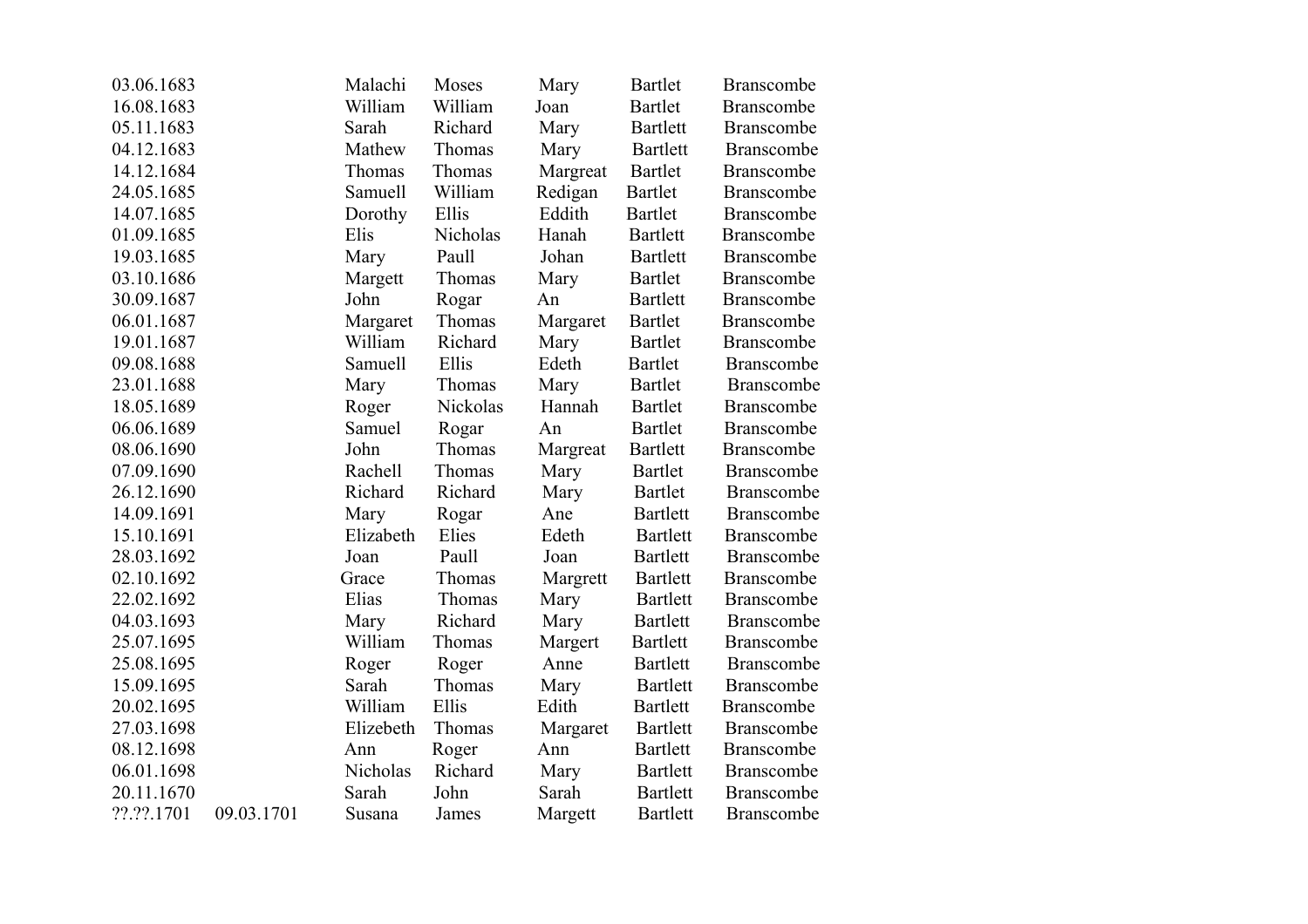| 29.09.1702 | Elezebeth | Retherd  | Mary     | <b>Bartlett</b> | <b>Branscombe</b> |
|------------|-----------|----------|----------|-----------------|-------------------|
| 14.04.1703 | Sarah     | John     | Sarah    | <b>Bartlett</b> | <b>Branscombe</b> |
| 26.12.1706 | John      | Edmond   | Hannah   | <b>Bartlett</b> | <b>Branscombe</b> |
| 13.05.1707 | William   | Samuall  | Susanah  | Bartlett        | <b>Branscombe</b> |
| 30.10.1707 | Sarah     | John     | Prudance | <b>Bartlett</b> | Branscombe        |
| 17.09.1708 | Mary      | Mathew   | Joane    | Bartlett        | Branscombe        |
| 02.01.1708 | John      | John     | Prudance | <b>Bartlett</b> | <b>Branscombe</b> |
| 24.03.1708 | Sammuall  | Sammuall | Susanah  | <b>Bartlett</b> | <b>Branscombe</b> |
| 06.07.1709 | Pall      | John     | Sarah    | <b>Bartlett</b> | <b>Branscombe</b> |
| 05.11.1709 | Edmond    | Edmond   | Hannah   | <b>Bartlett</b> | <b>Branscombe</b> |
| 07.03.1710 | Thomas    | Mathew   | Joane    | <b>Bartlett</b> | <b>Branscombe</b> |
| 01.04.1712 | Elias     | Samuall  | Susana   | <b>Bartlett</b> | <b>Branscombe</b> |
| 21.04.1712 | Ann       | Thomas   | Mary     | Bartlett        | <b>Branscombe</b> |
| 28.10.1712 | Sarah     | John     | Prudance | <b>Bartlett</b> | <b>Branscombe</b> |
| 05.11.1713 | William   | Thomas   | Mary     | <b>Bartlett</b> | <b>Branscombe</b> |
| 10.04.1715 | George    | Samuel   | Susanna  | <b>Bartlett</b> | Branscombe        |
| 08.12.1715 | Thomas    | Thomas   | Mary     | <b>Bartlett</b> | <b>Branscombe</b> |
| 03.06.1716 | Sarah     | Edmond   | Hannah   | <b>Bartlett</b> | Branscombe        |
| 09.09.1716 | John      | John     | Sarah    | <b>Bartlett</b> | Branscombe        |
| 30.01.1716 | John      | John     | Jane     | <b>Bartlett</b> | Branscombe        |
| 30.01.1716 | Elizabeth | Mathew   | Jone     | <b>Bartlett</b> | Branscombe        |
| 01.11.1717 | Elias     | Thomas   | Mary     | <b>Bartlett</b> | <b>Branscombe</b> |
| 29.06.1718 | Mary      | Sammuall | Susana   | <b>Bartlett</b> | Branscombe        |
| 25.12.1718 | Mary      | Malicoy  | Mary     | <b>Bartlett</b> | <b>Branscombe</b> |
| 08.02.1718 | William   | Richard  |          | <b>Bartlett</b> | <b>Branscombe</b> |
| 22.02.1718 | Elizabeth | John     | Jane     | <b>Bartlett</b> | <b>Branscombe</b> |
| 28.02.1719 | Mary      | Malicey  | Mary     | <b>Bartlett</b> | Branscombe        |
| 03.02.1719 | William   | Eiias    | Margerte | <b>Bartlett</b> | <b>Branscombe</b> |
| 11.06.1720 | Mary      | Thomas   | Mary     | <b>Bartlett</b> | <b>Branscombe</b> |
| 08.01.1720 | Ann       | Sammuall | Susanah  | <b>Bartlett</b> | Branscombe        |
| 12.05.1721 | Nicholas  | Edmond   | Hannah   | <b>Bartlett</b> | Branscombe        |
| 15.10.1721 | Ellis     | John     | Prudence | <b>Bartlet</b>  | Branscombe        |
| 26.12.1721 | Mary      | Richard  | Sarah    | Bartlet         | Branscombe        |
| 04.02.1721 | Jane      | John     | Jane     | <b>Bartlet</b>  | <b>Branscombe</b> |
| 03.06.1722 | Samuel    | Thomas   | Mary     | <b>Bartlet</b>  | <b>Branscombe</b> |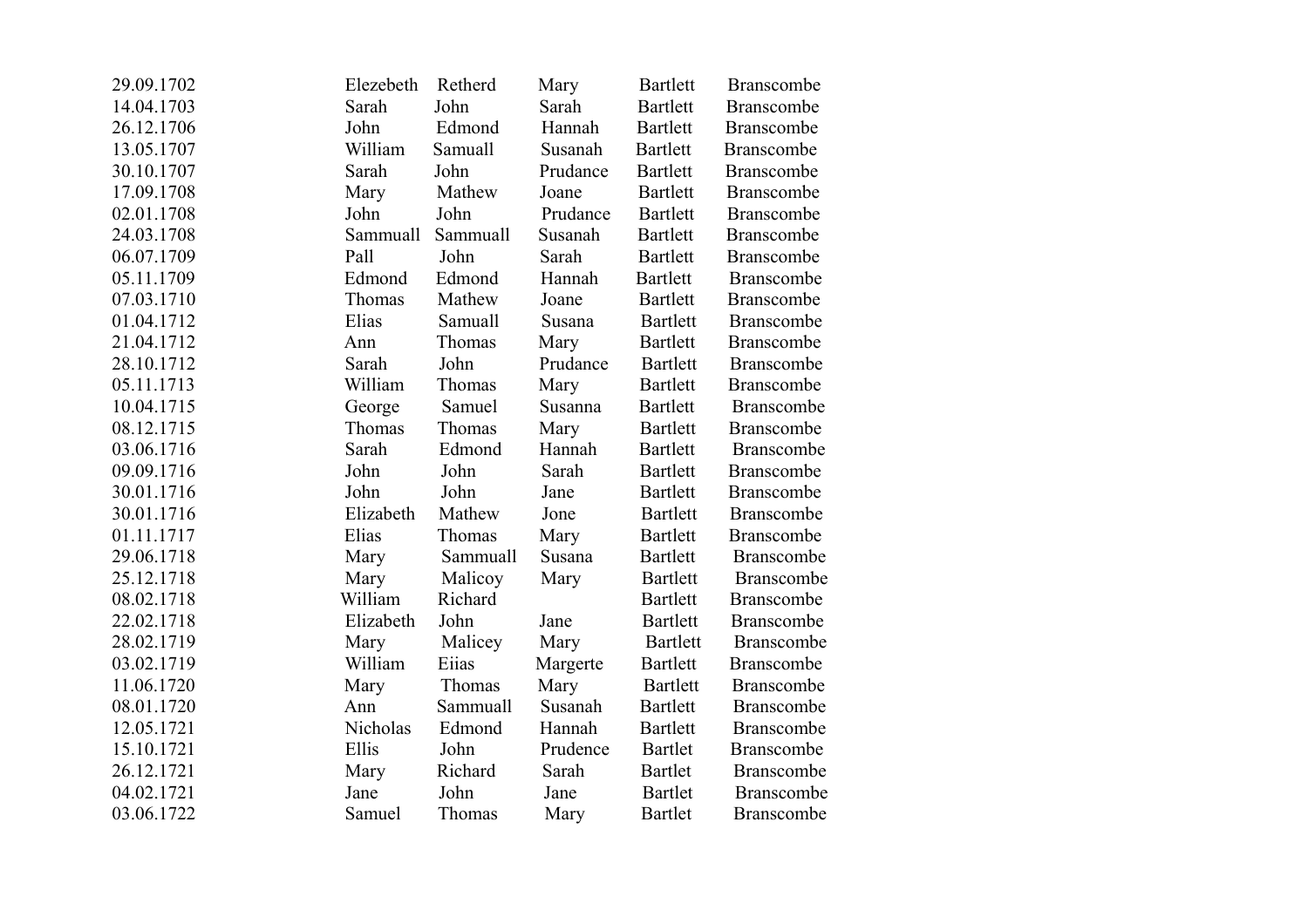| 27.06.1722 | Suzanna   | William | Joan    | <b>Bartlet</b>  | <b>Branscombe</b> |
|------------|-----------|---------|---------|-----------------|-------------------|
| 25.07.1722 | Suzanna   | MalachI | Mary    | <b>Bartlet</b>  | <b>Branscombe</b> |
| 25.12.1722 | Margaret  | Edmund  | Hannah  | <b>Bartlet</b>  | <b>Branscombe</b> |
| 10.07.1723 | Samuel    | Roger   | Mary    | <b>Bartlet</b>  | Branscombe        |
| 06.01.1723 | Elizabeth | Samuel  | Susanna | <b>Bartlet</b>  | <b>Branscombe</b> |
| 09.02.1723 | William   | William | Joan    | <b>Bartlet</b>  | <b>Branscombe</b> |
| 16.02.1723 | Nicholas  | Richard | Sarah   | Bartlet         | <b>Branscombe</b> |
| 25.05.1724 | Isaac     | Edmund  | Hannah  | <b>Bartlet</b>  | <b>Branscombe</b> |
| 17.06.1724 | William   | MalachI | Mary    | <b>Bartlet</b>  | <b>Branscombe</b> |
| 09.02.1725 | Roger     | Roger   | Mary    | <b>Bartlet</b>  | <b>Branscombe</b> |
| 22.02.1725 | Sarah     | Richard | Sarah   | <b>Bartlet</b>  | <b>Branscombe</b> |
| 02.05.1726 | Martha    | John    | Ann     | <b>Bartlet</b>  | <b>Branscombe</b> |
| 11.04.1726 | Elizabeth | John    | Jane    | <b>Byrtlet</b>  | <b>Branscombe</b> |
| 08.11.1726 | Moses     | MalachI | Mary    | <b>Bartlet</b>  | Branscombe        |
| 14.12.1726 | John      | John    | Ann     | <b>Bartlet</b>  | <b>Branscombe</b> |
| 23.07.1727 | Joan      | William | Joan    | <b>Bartlet</b>  | <b>Branscombe</b> |
| 28.07.1728 | Sarah     | Richard | Sarah   | <b>Bartlet</b>  | <b>Branscombe</b> |
| 28.10.1728 | Joseph    | Malachi | Mary    | <b>Bartlet</b>  | <b>Branscombe</b> |
| 15.11.1728 | Sarah     | John    | Jane    | <b>Bartlet</b>  | <b>Branscombe</b> |
| 31.08.1729 | Matthew   | Matthew | Joan    | <b>Bartlet</b>  | <b>Branscombe</b> |
| 12.10.1729 | Samuel    | John    | Ann     | <b>Bartlet</b>  | Branscombe        |
| 16.04.1731 | Samuel    | Malachi | Mary    | <b>Bartlet</b>  | Branscombe        |
| 09.05.1731 | William   | John    | Ann     | <b>Bartlet</b>  | Branscombe        |
| 15.08.1731 | Grace     | John    | Jane    | <b>Bartlet</b>  | Branscombe        |
| 15.08.1731 | Samuel    | Richard | Sarah   | <b>Bartlet</b>  | <b>Branscombe</b> |
| 27.02.1731 | John      | Roger   | Mary    | <b>Bartlet</b>  | Branscombe        |
| 03.06.1733 | Martha    | John    | Ann     | <b>Bartlet</b>  | <b>Branscombe</b> |
| 01.07.1733 | John      | John    | Mary    | <b>Bartlet</b>  | <b>Branscombe</b> |
| 30.01.1734 | Hannah    | Edmund  | Elinor  | <b>Bartlett</b> | <b>Branscombe</b> |
| 07.11.1736 | John      | William | Jone    | <b>Bartlett</b> | <b>Branscombe</b> |
| 31.01.1736 | Edmond    | Edmond  | Elinor  | <b>Bartlett</b> | <b>Branscombe</b> |
| 17.03.1736 | Grace     | John    | Annah   | <b>Bartlett</b> | Branscombe        |
| 31.07.1737 | William   | George  | Sarah   | <b>Bartlett</b> | Branscombe        |
| 08.11.1738 | Elizabeth | John    | Mary    | <b>Bartlett</b> | <b>Branscombe</b> |
| 05.02.1738 | Sarah     | Roger   | Mary    | <b>Bartlett</b> | <b>Branscombe</b> |
|            |           |         |         |                 |                   |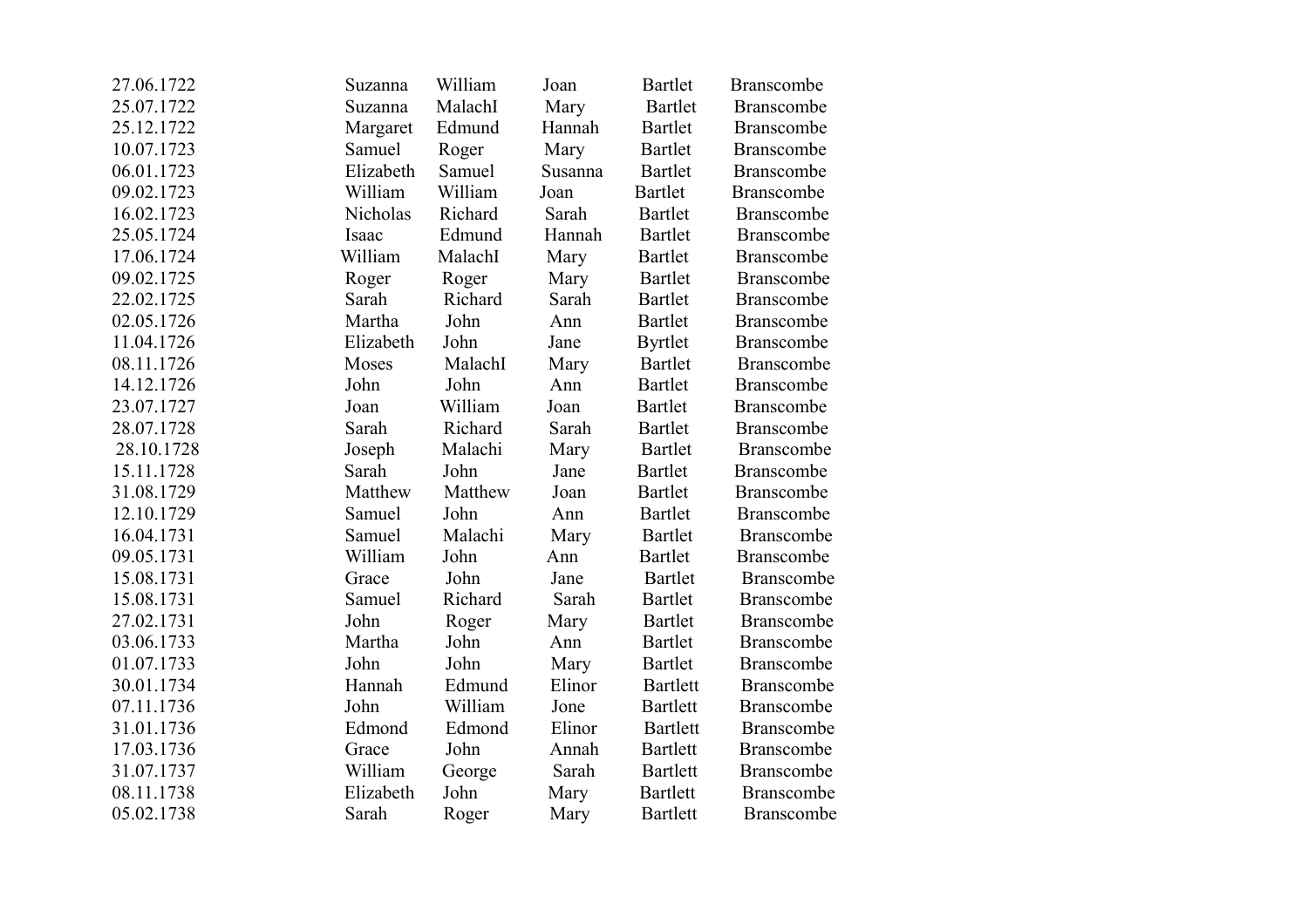| 16.04.1739 | Annah                      | John     | Annah     | <b>Bartlett</b> | <b>Branscombe</b> |
|------------|----------------------------|----------|-----------|-----------------|-------------------|
| 22.04.1739 | Isaac                      | Edmond   | Elenar    | <b>Bartlett</b> | Branscombe        |
| 21.11.1740 | Mary                       | Paul     | Mary      | <b>Bartlett</b> | <b>Branscombe</b> |
| 28.06.1741 | Mary                       | Edmund   | Eliner    | <b>Bartlett</b> | Branscombe        |
| 20.01.1741 | Susanna                    | Paul     | Mary      | <b>Bartlett</b> | <b>Branscombe</b> |
| 28.11.1742 | Mary                       | John     | Mary      | <b>Bartlett</b> | <b>Branscombe</b> |
| 11.09.1743 | John                       | Edmund   | Eliner    | <b>Bartlett</b> | <b>Branscombe</b> |
| 27.07.1744 | John                       |          | Sarah     | <b>Bartlett</b> | <b>Branscombe</b> |
| 25.11.1744 | Sarah                      | John     | Mary      | <b>Bartlett</b> | <b>Branscombe</b> |
| 14.01.1744 | John                       | Paul     | Mary      | <b>Bartlett</b> | <b>Branscombe</b> |
| 13.12.1745 | Robert                     | Paul     | Mary      | <b>Bartlett</b> | Branscombe        |
| 25.05.1746 | Ellis                      | Edmund   | Eliner    | <b>Bartlett</b> | Branscombe        |
| 01.03.1746 | Hanna                      | John     | Mary      | <b>Bartlett</b> | <b>Branscombe</b> |
| 01.01.1747 | Sarah                      | Nicholas | Mary      | <b>Bartlett</b> | Branscombe        |
| 15.01.1748 | Mary                       | Nicholas | Mary      | <b>Bartlett</b> | Branscombe        |
| 30.01.1748 | Matthew                    | Edmund   | Eliner    | <b>Bartlett</b> | <b>Branscombe</b> |
| 01.03.1748 | Ann                        | William  | Mary      | <b>Bartlett</b> | Branscombe        |
| 19.08.1749 | John                       | John     | Sarah     | <b>Bartlett</b> | <b>Branscombe</b> |
| 21.03.1749 | Susanna                    | Paul     | Mary      | <b>Bartlett</b> | Branscombe        |
| 08.04.1750 | Ellis                      | John     | Mary      | <b>Bartlett</b> | Branscombe        |
| 09.08.1750 | Ellis                      | William  | Mary      | <b>Bartlett</b> | <b>Branscombe</b> |
| 19.08.1750 | William                    | Mathew   | Elizabeth | <b>Bartlett</b> | <b>Branscombe</b> |
| 08.09.1751 | William                    | Nicholas | Mary      | <b>Bartlett</b> | <b>Branscombe</b> |
| 03.11.1751 | Elizabeth                  | John     | Sarah     | <b>Bartlett</b> | <b>Branscombe</b> |
| 25.12.1751 | Martha                     | William  | Grace     | <b>Bartlett</b> | <b>Branscombe</b> |
| 01.12.1751 | Phebe                      | Ellis    | Elizabeth | <b>Bartlett</b> | <b>Branscombe</b> |
| 30.11.1752 | Henry                      | Paul     | Mary      | <b>Bartlett</b> | Branscombe        |
| 19.03.1753 | Mary                       | Edmond   | Elener    | <b>Bartlett</b> | Branscombe        |
| 23.09.1753 | Moses                      | William  | Grace     | Bartlett        | <b>Branscombe</b> |
| 10.02.1754 | <b>Edward Hurley Ellis</b> |          | Elizabeth | <b>Bartlett</b> | <b>Branscombe</b> |
| 10.02.1754 | Mary                       | Mathew   | Elizabeth | <b>Bartlett</b> | Branscombe        |
| 25.08.1754 | Jemima                     | John     | Sarah     | <b>Bartlett</b> | Branscombe        |
| 12.01.1755 | Robin                      | William  | Anameriah | <b>Bartlett</b> | <b>Branscombe</b> |
| 29.01.1755 | Henry                      | Paul     | Mary      | <b>Bartlett</b> | <b>Branscombe</b> |
| 03.08.1755 | Prudence                   | John     | Mary      | <b>Bartlett</b> | <b>Branscombe</b> |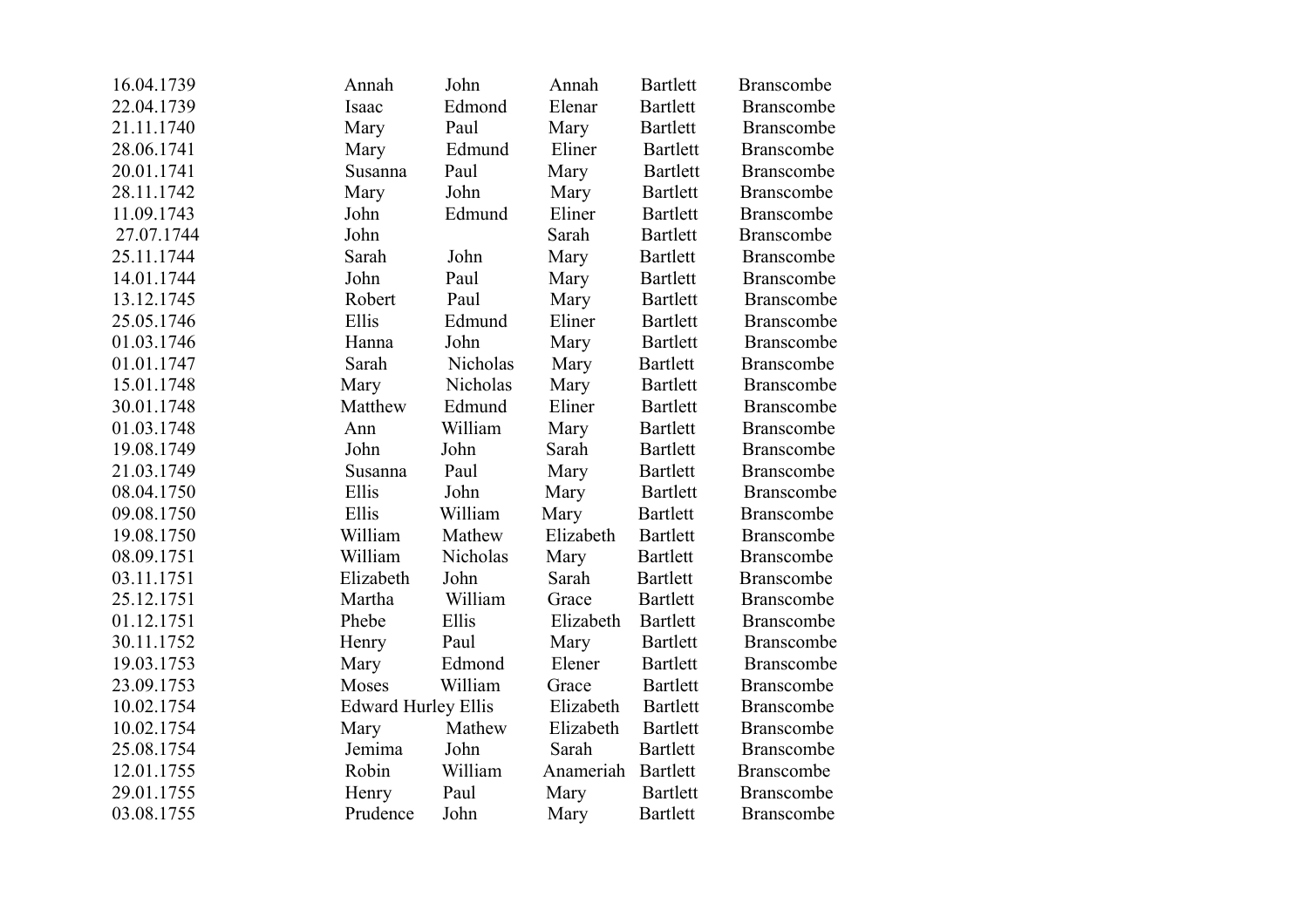| 28.03.1756 | Rhoda              | Ellis   | Elizabeth           | <b>Bartlett</b> | <b>Branscombe</b> |
|------------|--------------------|---------|---------------------|-----------------|-------------------|
| 18.04.1756 | Susanna            | Edmund  | Elener              | <b>Bartlett</b> | <b>Branscombe</b> |
| 10.06.1756 | William            | William | Annameriah Bartlett |                 | <b>Branscombe</b> |
| 03.10.1756 | John Hurley Samuel |         | Susannah            | <b>Bartlett</b> | <b>Branscombe</b> |
| 23.07.1758 | Mary               | William | Grace               | <b>Bartlett</b> | Branscombe        |
| 21.10.1759 | William            | Samuel  | Susanna             | Bartlett        | <b>Branscombe</b> |
| 24.05.1759 | Ann                | William | Annamaria           | <b>Bartlett</b> | Branscombe        |
| 03.10.1759 | Patienc            | Paul    | Mary                | <b>Bartlett</b> | <b>Branscombe</b> |
| 10.02.1760 | Sarah Connett      |         | Hanna               | Bartlett        | <b>Branscombe</b> |
| 26.05.1760 | Sarah              | Samuel  | Susanna             | <b>Bartlett</b> | <b>Branscombe</b> |
| 02.11.1760 | Moses              | William | Grace               | <b>Bartlett</b> | Branscombe        |
| 06.09.1761 | Martha             | William | Annamariah          | <b>Bartlett</b> | Branscombe        |
| 16.05.1762 | Ana                | Matthew | Elizabeth           | <b>Bartlett</b> | <b>Branscombe</b> |
| 27.06.1762 | Samuel             | William | Sarah               | Bartlett        | <b>Branscombe</b> |
| 30.01.1763 | Sarah              | Samuel  | Susannah            | <b>Bartlett</b> | <b>Branscombe</b> |
| 01.06.1763 | Mary               | Paul    | Mary                | <b>Bartlett</b> | <b>Branscombe</b> |
| 25.09.1763 | Ellis              | William | Grace               | <b>Bartlett</b> | <b>Branscombe</b> |
| 21.09.1764 | Melly              | William | Hannah              | <b>Bartlett</b> | Branscombe        |
| 16.10.1764 | Joseph             | Joseph  | Mary                | <b>Bartlett</b> | <b>Branscombe</b> |
| 30.01.1765 | Jenny              | Samuel  | Susanah             | <b>Bartlett</b> | Branscombe        |
| 17.11.1765 | Joan               | William | Grace               | <b>Bartlett</b> | Branscombe        |
| 09.11.1766 | William            | William | Sarah               | <b>Bartlett</b> | <b>Branscombe</b> |
| 12.12.1766 | Christophe         | Joseph  | Mary                | <b>Bartlett</b> | <b>Branscombe</b> |
| 08.01.1768 | Mary               | James   | Ann                 | <b>Bartlett</b> | <b>Branscombe</b> |
| 23.05.1768 | Susannah           | Samuel  | Susannah            | <b>Bartlett</b> | <b>Branscombe</b> |
| 25.05.1769 | Lydia              | William | Sarah               | <b>Bartlett</b> | <b>Branscombe</b> |
| 04.06.1769 | Joel               | William | Grace               | <b>Bartlett</b> | Branscombe        |
| 15.03.1770 | James              | James   | Ann                 | <b>Bartlett</b> | <b>Branscombe</b> |
| 16.12.1771 | Oliver             | John    | Elizabeth           | <b>Bartlett</b> | <b>Branscombe</b> |
| 15.03.1772 | Ann                | James   | Ann                 | <b>Bartlett</b> | <b>Branscombe</b> |
| 28.06.1772 | Joanna             | William | Grace               | <b>Bartlett</b> | <b>Branscombe</b> |
| 12.07.1772 | Ann Godfrey        |         | Hannah              | <b>Bartlett</b> | <b>Branscombe</b> |
| 29.12.1772 | Sarah              | Edmond  | Mary                | <b>Bartlett</b> | Branscombe        |
| 06.11.1774 | James              | William | Ann                 | <b>Bartlett</b> | <b>Branscombe</b> |
| 26.02.1775 | Molly              | Edmond  | Molly               | <b>Bartlett</b> | <b>Branscombe</b> |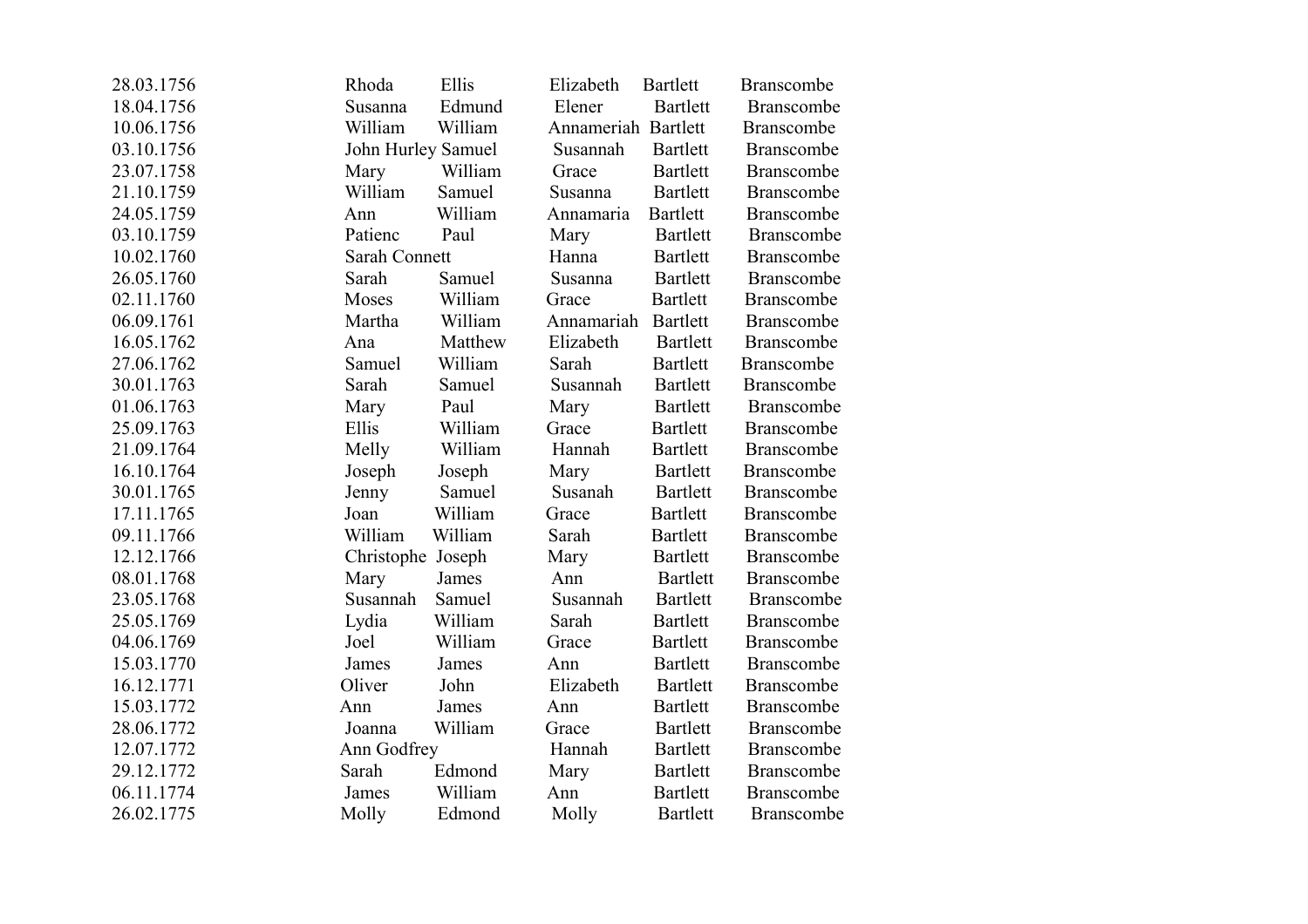| 14.05.1775 |            | John                     | James                         | Ann       | <b>Bartlett</b> | <b>Branscombe</b> |           |
|------------|------------|--------------------------|-------------------------------|-----------|-----------------|-------------------|-----------|
| 03.12.1775 |            | Dinah                    |                               | Hannah    | <b>Bartlett</b> | Branscombe        |           |
| 03.03.1776 |            | Susanna                  |                               | Sarah     | <b>Bartlett</b> | <b>Branscombe</b> |           |
| 27.10.1776 |            | Melly                    | William                       | Ann       | <b>Bartlett</b> | <b>Branscombe</b> |           |
| 13.02.1780 |            | Thomas                   | William                       | Ann       | <b>Bartlett</b> | Branscombe        |           |
| 04.03.1781 |            | James                    |                               | Jemima    | <b>Bartlett</b> | Branscombe        |           |
| 27.05.1787 |            | Elizabeth                | Joseph                        | Hannah    | <b>Bartlett</b> | <b>Branscombe</b> |           |
| 02.01.1788 | 23.05.1787 | Robert                   | Henry                         | Nancy     | <b>Bartlett</b> | <b>Branscombe</b> |           |
| 17.05.1789 |            | Grace                    | Joel                          | Elizabeth | <b>Bartlett</b> | <b>Branscombe</b> |           |
| 24.01.1790 |            | Mary                     | Joseph                        | Hannah    | <b>Bartlett</b> | <b>Branscombe</b> |           |
| 12.02.1790 |            | <b>Edward Ford Henry</b> |                               | Nancy     | <b>Bartlett</b> | <b>Branscombe</b> | Yeoman    |
| 27.12.1790 |            | Ellis                    | <b>Edward Hurley Susannah</b> |           | <b>Bartlett</b> | Branscombe        |           |
| 01.05.1791 |            | William                  | Joel                          | Elizabeth | <b>Bartlett</b> | Branscombe        | Carpenter |
| 24.06.1792 |            | Samuel                   | Samuel                        | Margaret  | <b>Bartlett</b> | Branscombe        |           |
| 06.01.1793 |            | Ann                      | Joseph                        | Hannah    | <b>Bartlett</b> | <b>Branscombe</b> | Carpenter |
| 22.05.1793 |            | Francis                  | Henry                         | Nancy     | <b>Bartlett</b> | Branscombe        | Yeoman    |
| 16.03.1794 |            | Joel                     | Joel                          | Elizabeth | <b>Bartlett</b> | <b>Branscombe</b> |           |
| 05.07.1795 | 13.06.1795 | Henry                    |                               | Ann       | <b>Bartlett</b> | <b>Branscombe</b> |           |
| 18.10.1795 |            | Joseph                   | Joseph                        | Hannah    | <b>Bartlett</b> | <b>Branscombe</b> | Carpenter |
| 17.07.1796 | 24.06.1796 | <b>Betsy</b>             | Joel                          | Elizabeth | <b>Bartlett</b> | <b>Branscombe</b> | Carpenter |
| 19.08.1798 | 03.08.1798 | John                     | Joseph                        | Hannah    | <b>Bartlett</b> | Branscombe        | Carpenter |
| 24.02.1799 | 05.02.1799 | Jane                     | Joel                          | Elizabeth | <b>Bartlett</b> | <b>Branscombe</b> | Carpenter |
| 24.02.1799 | 05.02.1799 | Mary                     | Joel                          | Elizabeth | <b>Bartlett</b> | Branscombe        | Carpenter |
| 13.09.1801 | 27.05.1801 | Susanna                  | Joseph                        | Hannah    | <b>Bartlett</b> | <b>Branscombe</b> | Carpenter |
| 14.02.1802 | 23.01.1802 | John                     | Joel                          | Elizabeth | <b>Bartlett</b> | <b>Branscombe</b> | Carpenter |
| 25.04.1802 | 15.03.1802 | <b>James Hardy James</b> |                               | Sarah     | <b>Bartlett</b> | <b>Branscombe</b> | Labourer  |
| 20.06.1802 | 14.04.1802 | Malachi                  | Christopher                   | Martha    | <b>Bartlett</b> | <b>Branscombe</b> | Carpenter |
| 22.05.1803 | 05.05.1803 | William                  | Samuel                        | Susanna   | <b>Bartlett</b> | <b>Branscombe</b> | Fisherman |
| 22.05.1803 | 05.05.1803 | Thomas                   | Samuel                        | Susanna   | <b>Bartlett</b> | Branscombe        | Fisherman |
| 09.06.1805 | 12.05.1805 | Moses                    | Joel                          | Elizabeth | <b>Bartlett</b> | <b>Branscombe</b> | Carpenter |
| 28.07.1805 | 10.07.1805 | Thomas                   | James                         | Lydia     | <b>Bartlett</b> | <b>Branscombe</b> | Labourer  |
| 29.12.1805 | 10.12.1805 | John                     | James                         | Dinah     | <b>Bartlett</b> | Branscombe        |           |
| 12.10.1806 | 18.09.1806 | Noah Gay                 | Christopher                   | Mary      | <b>Bartlett</b> | Branscombe        | Carpenter |
| 15.11.1807 | 30.09.1807 | Jane                     | Joel                          | Elizabeth | <b>Bartlett</b> | <b>Branscombe</b> | Carpenter |
| 12.06.1808 | 23.05.1808 | Thomas                   | James                         | Lydia     | <b>Bartlett</b> | <b>Branscombe</b> | Labourer  |
|            |            |                          |                               |           |                 |                   |           |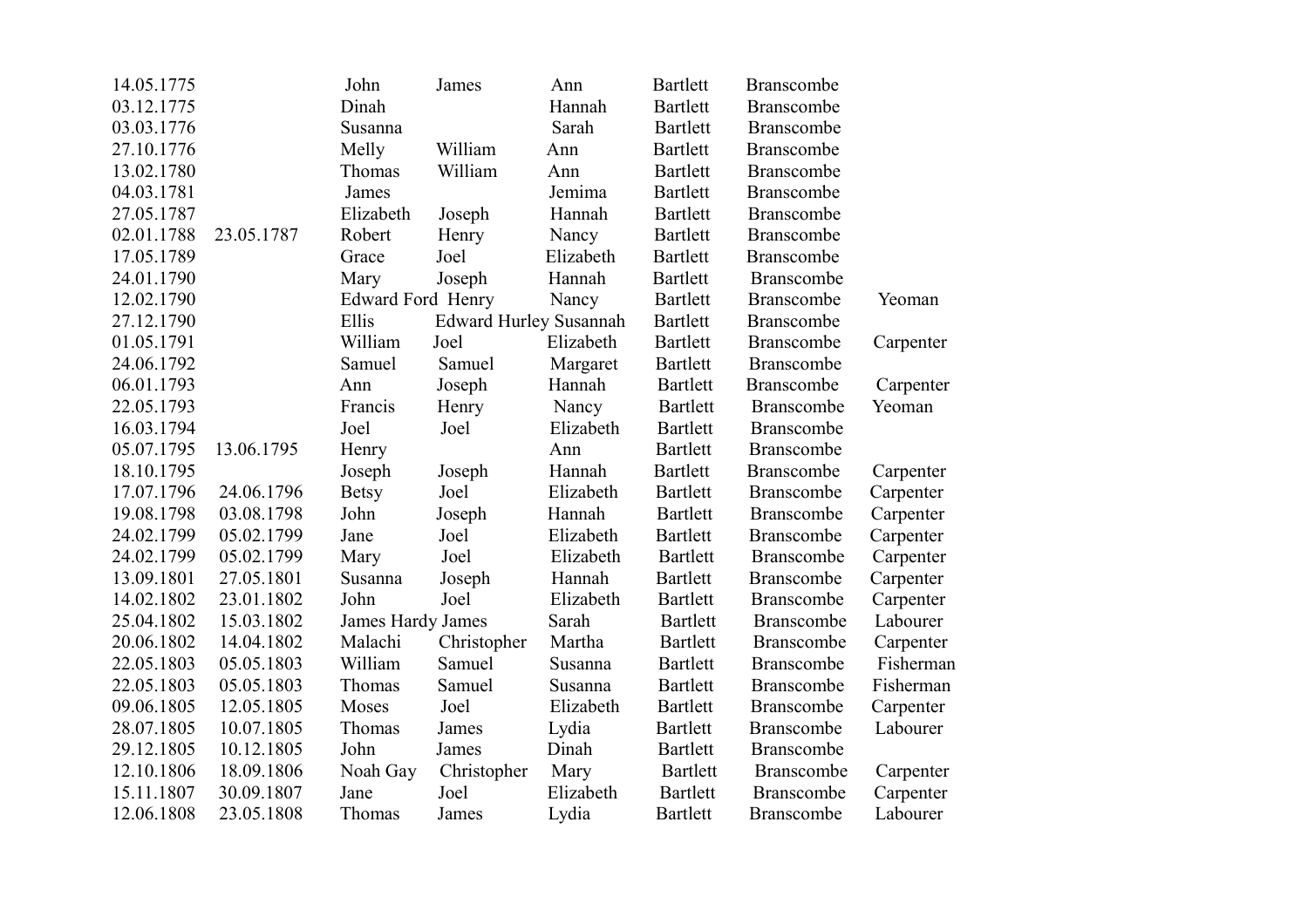| 30.04.1809 | 31.03.1809 | William                | Christopher                      | Martha   | <b>Bartlett</b> | <b>Branscombe</b>       | Carpenter |
|------------|------------|------------------------|----------------------------------|----------|-----------------|-------------------------|-----------|
| 26.05.1811 | 09.05.1811 | Sarah                  | James                            | Lydia    | <b>Bartlett</b> | <b>Branscombe</b>       |           |
| 01.11.1812 | 08.10.1812 | Mary                   | Christopher                      | Martha   | Bartlett        | <b>Branscombe</b>       | Carpenter |
| 02.05.1814 |            | William Hurley William |                                  | Susanna  | <b>Bartlett</b> | Castle                  | Labourer  |
| 02.04.1815 |            | John                   | John                             | Mary Ann | <b>Bartlett</b> | Church                  | Labourer  |
| 29.10.1815 |            | Philip                 | James                            | Lydia    | <b>Bartlett</b> | Dean                    | Labourer  |
| 03.11.1815 |            | Eleanor                | Christopher                      | Martha   | <b>Bartlett</b> | Seller's Wood Carpenter |           |
| 19.05.1816 |            |                        | William Chamberlain Joh Mary Ann |          | <b>Bartlett</b> | Church                  | Labourer  |
| 30.05.1816 |            | Edward                 | Edward Ford Mary                 |          | Bartlett        | Watercombe              | Farmer    |
| 19.04.1818 |            | George                 |                                  | Mary     | <b>Bartlett</b> | (outside Branscombe)    |           |
| 27.12.1818 |            | Susan                  | John                             | Mary Ann | <b>Bartlett</b> | Church                  | Labourer  |
| 04.04.1819 |            |                        | Henry Nicholas Edward Ford Mary  |          | Bartlett        | Watercombe              | Farmer    |
| 20.06.1819 |            | Drusilla               | William                          | Ann      | <b>Bartlett</b> | Bank                    | Carpenter |
| 28.05.1820 |            | Mary Ann               | James                            | Lydia    | <b>Bartlett</b> | Dean                    | Labourer  |
| 04.01.1821 |            | Robert Ball            | <b>Edward Ford</b>               | Mary     | <b>Bartlett</b> | Watercombe              | Farmer    |
| 14.10.1821 |            | Emma                   | William                          | Ann      | Bartlett        | Bank                    | Carpenter |
| 17.08.1823 |            | Joel                   | William                          | Ann      | <b>Bartlett</b> | <b>Bank</b>             | Carpenter |
| 23.11.1823 |            | Francis                | <b>Edward Ford</b>               | Mary     | <b>Bartlett</b> | Watercombe              | Farmer    |
| 28.03.1824 |            | Joseph                 | John                             | Mary     | <b>Bartlett</b> | <b>Street</b>           | Labourer  |
| 17.10.1824 |            | Elizabeth              | William                          | Hannah   | <b>Bartlett</b> | Castle                  | Labourer  |
| 29.05.1825 |            | Mary                   | William                          | Ann      | <b>Bartlett</b> | Bank                    | Carpenter |
| 11.06.1826 |            | Jane Diamond John      |                                  | Mary     | <b>Bartlett</b> | Weston                  | Labourer  |
| 27.08.1826 |            |                        | William Welsh William            | Hannah   | <b>Bartlett</b> | Castle                  | Dairyman  |
| 21.10.1827 |            | Mary Ann               | William                          | Ann      | <b>Bartlett</b> | Bank                    | Carpenter |
| 10.02.1828 |            | Sarah                  | William                          | Hannah   | <b>Bartlett</b> | Castle                  | Labourer  |
| 18.01.1829 |            | James                  | John                             | Ruth     | <b>Bartlett</b> | $\gamma$                | Labourer  |
| 19.04.1829 |            | Edwin                  | William                          | Phebe    | <b>Bartlett</b> | Baldash                 | Labourer  |
| 31.01.1830 |            | Sarah Anna William     |                                  | Hannah   | <b>Bartlett</b> | Castle                  | Labourer  |
| 12.06.1831 |            |                        | George William. Edward           | Joanna   | <b>Bartlett</b> | <b>Street</b>           | Labourer  |
| 19.06.1831 |            | Mary Ann               | William                          | Phoebe   | <b>Bartlett</b> | Baldash                 | Labourer  |
| 18.03.1832 |            | Elizabeth              | William                          | Ann      | Bartlett        | Bank                    | Carpenter |
| 08.09.1833 |            | Walter Hookway John    |                                  | Ruth     | <b>Bartlett</b> | Vicarage                | Labourer  |
| 27.10.1833 |            | William                | Thomas                           | Joanna   | Bartlett        | <b>Street</b>           | Labourer  |
| 06.09.1835 |            | Jane                   | William                          | Ann      | <b>Bartlett</b> | <b>Bank</b>             | Carpenter |
| 07.10.1838 |            | Mary Anne John         |                                  | Sarah    | <b>Bartlett</b> | Baldash                 | Labourer  |
|            |            |                        |                                  |          |                 |                         |           |